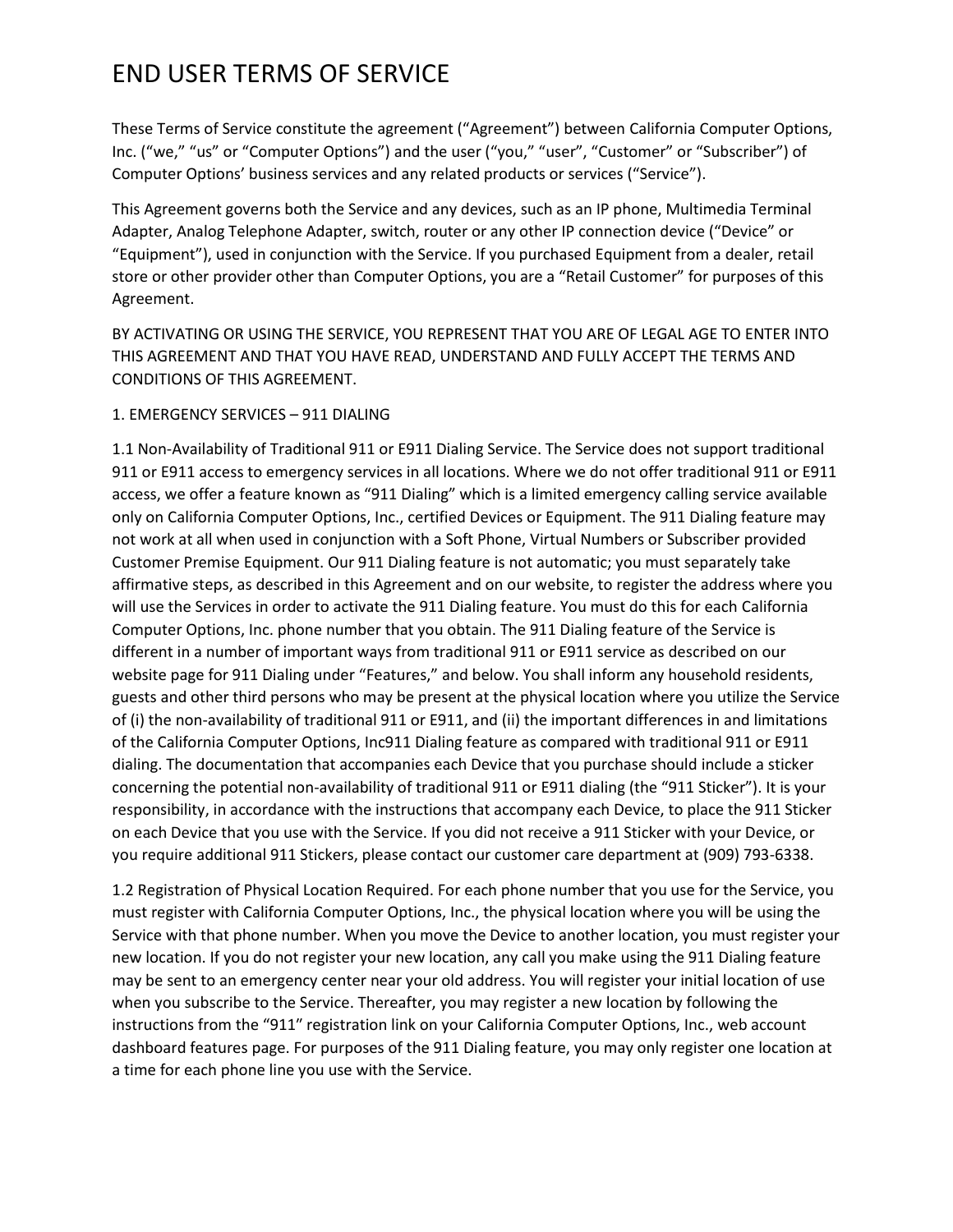1.3 Confirmation of Activation Required. Your 911 Dialing feature will not be activated for any phone line that you are using with the Service, unless and until you receive an email from us confirming that the 911 Dialing feature has been activated for that phone line.

1.4 How Emergency Personnel are Contacted. We contract with a third party to use the address of your registered location to determine the nearest emergency response center and then forward your call to a general number at that center. When the center receives your call, the operator will not have your address and may not have your phone number. You must therefore provide your address and phone number in order to get help. Some local emergency response centers may decide not to have their general numbers answered by live operators 24 hours a day. If we learn that this is the case, we will send your call instead to a national emergency calling center and a trained agent will contact an emergency center near you to dispatch help. You hereby authorize us to disclose your name and address to third-party service providers, including, without limitation, call routers, call centers and public service answering points, for the purpose of dispatching emergency services personnel to your registered location.

1.5 Service Outages. (a) Service Outages Due to Power Failure or Disruption. 911 Dialing does not function in the event of a power failure or disruption. If there is an interruption in the power supply, the Service, including 911 Dialing, will not function until power is restored. Following a power failure or disruption, you may need to reset or reconfigure the Device prior to utilizing the Service, including 911 Dialing.

(b) Service Outages Due to Internet Outage or Suspension or Termination of Broadband Service or ISP Service. Service outages or suspensions or terminations of service by your broadband provider or ISP will prevent all Service, including 911 Dialing, from functioning.

(c) Service Outage Due to Suspension or Termination of Your California Computer Options, Inc., Account. Service outages due to suspension or termination of your account will prevent all Service, including 911 Dialing, from functioning.

(d) Service Outages Due to ISP or Broadband Provider Blocking of Ports or Other Acts. Your ISP or broadband provider or other third party may intentionally or inadvertently block the ports over which the Service is provided or otherwise impede the usage of the Service. In that event, provided that you alert us to this situation, we will attempt to work with you to resolve the issue. During the period that the ports are being blocked or your Service is impeded, and unless and until the blocking or impediment is removed or the blocking or impediment is otherwise resolved, your Service, including the 911 Dialing feature, may not function. You acknowledge that California Computer Options, Inc., is not responsible for the blocking of ports by your ISP or broadband provider or any other impediment to your usage of the Service, and any loss of service, including 911 Dialing, that may result. In the event you lose service as a result of blocking of ports or any other impediment to your usage of the Service, you will continue to be responsible for payment of the Service charges unless and until you terminate the Service in accordance with this Agreement.

(e) Other Service Outages. If there is a Service outage for any reason, such outage will prevent all Service, including 911 Dialing, from functioning. Such outages may occur for a variety of reasons, including, but not limited to, those reasons described elsewhere in this Agreement. 1.6 Re-Activation Required if You Change Your Number or Add or Port New Numbers. 911 Dialing does not function if you change your phone number or if you add or port new phone numbers to your account, unless and until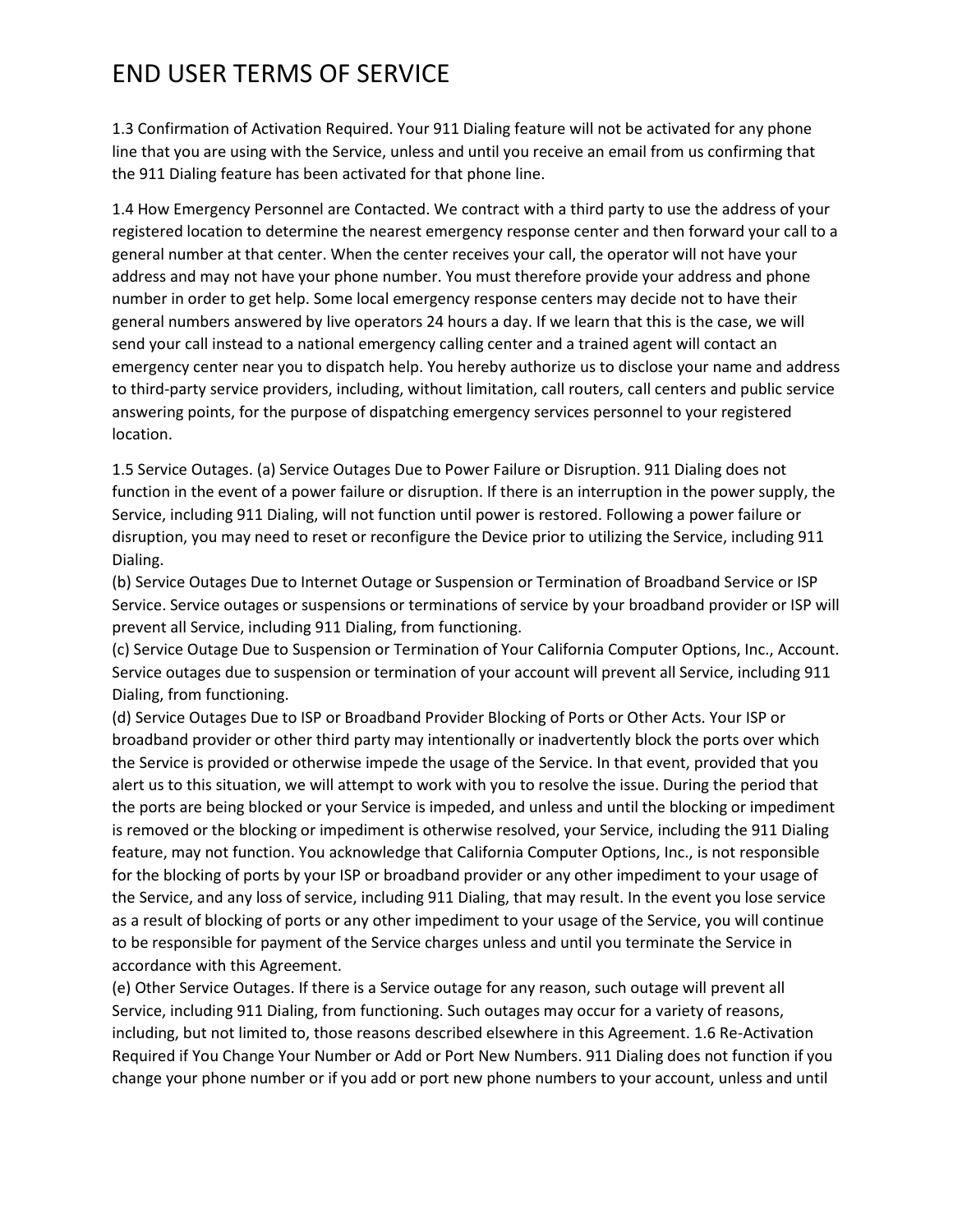you successfully register your location of use for each changed, newly added or newly ported phone number.

1.7 Network Congestion; Reduced Speed for Routing or Answering 911 Dialing Calls. There may be a greater possibility of network congestion and/or reduced speed in the routing of a 911 Dialing call made utilizing the Service as compared to traditional 911 dialing over traditional public telephone networks.

1.8 Possible Lack of Automatic Number Identification. It may or may not be possible for the local emergency personnel to automatically obtain your phone number when you use 911 Dialing. Our system is configured to send the automatic number identification information; however, one or more telephone companies, not us, route the traffic to the emergency response center and that center may not be capable of receiving and passing on that information. As a result, the operator who answers your 911 Dialing call may not be able to automatically obtain your phone number and call you back if the call is not completed or is not forwarded, is dropped or disconnected, if you are unable to speak to tell the operator your phone number, or if the Service is not operational for any reason.

1.9 No Automated Location Identification. In most service areas, it is not possible at this time to transmit to the local emergency response center the address that you registered for 911 Dialing. You will need to state the nature of your emergency promptly and clearly, including your location (and possibly your telephone number), as the operator will not have this information. Emergency personnel will not be able to find your location if the call is not completed or is not forwarded, is dropped or disconnected, if you are unable to speak to tell the operator your location, or if the Service is not operational for any reason.

1.10 Disclaimer of Liability and Indemnification. We do not have any control over whether, or the manner in which, calls using our 911 Dialing service are answered or addressed by any local emergency response center. We disclaim all responsibility for the conduct of local emergency response centers and the national emergency calling center. We rely on third parties to assist us in routing 911 Dialing calls to local emergency response centers and to a national emergency calling center. We disclaim any and all liability or responsibility in the event such third party data used to route calls is incorrect or yields an erroneous result. Neither California Computer Options, Inc., nor its officers or employees may be held liable for any claim, damage, or loss, and you hereby waive any and all such claims or causes of action, arising from or relating to our 911 Dialing service unless such claims or causes of action arose from our gross negligence, recklessness or willful misconduct. You shall defend, indemnify, and hold harmless Computer Options, Inc., its officers, directors, employees, affiliates and agents and any other service provider who furnishes services to you in connection the Service, from any and all claims, losses, damages, fines, penalties, costs and expenses (including, without limitation, attorneys fees) by, or on behalf of, you or any third party relating to the absence, failure or outage of the Service, including 911 Dialing, incorrectly routed 911 Dialing calls, and/or the inability of any user of the Service to be able to use 911 Dialing or access emergency service personnel.

1.11 Alternate 911 Arrangements. If you are not comfortable with the limitations of the 911 Dialing service, you should consider having an alternate means of accessing traditional 911 or E911 services or terminating the Service.

2. SERVICE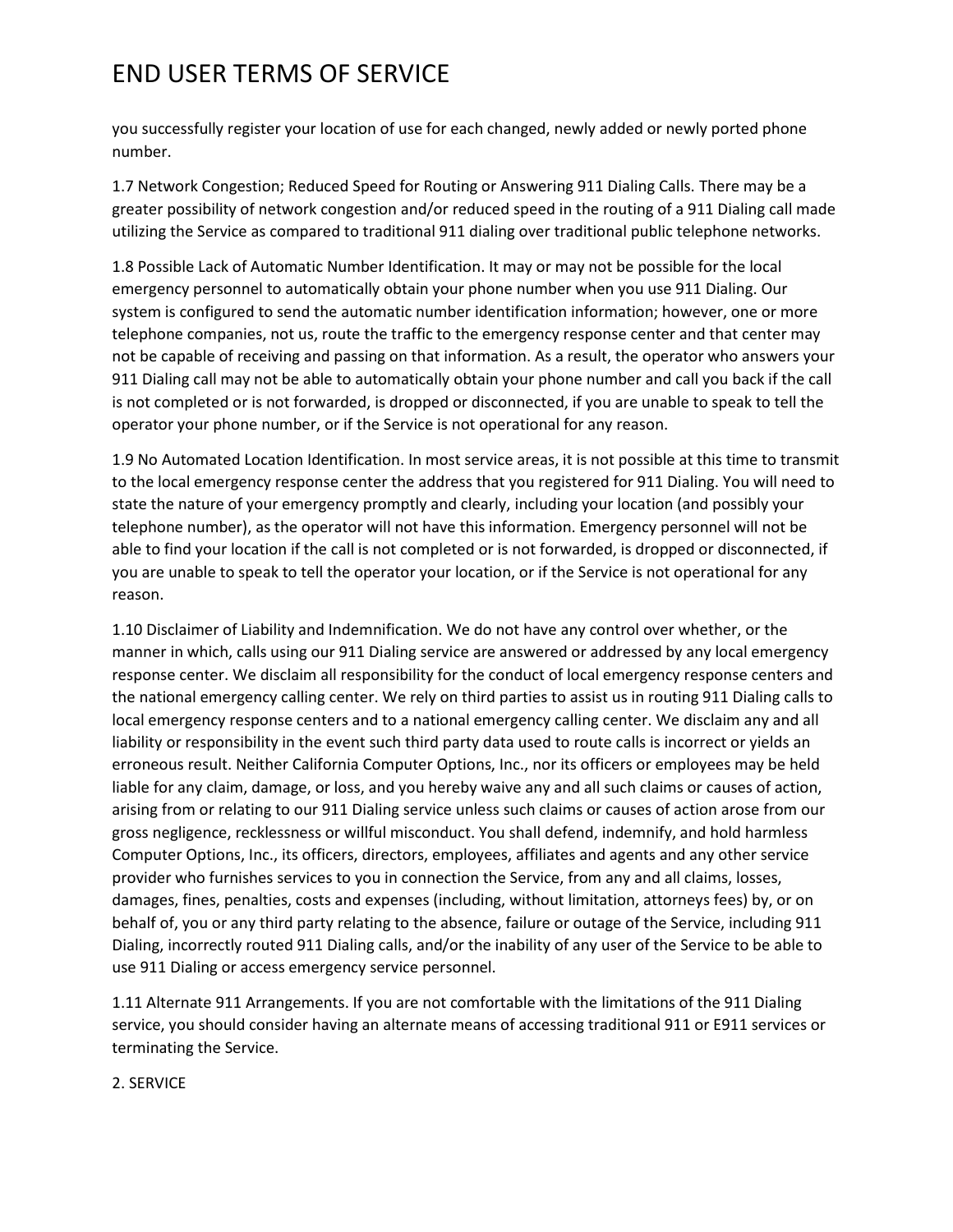2.1 Term. Service is offered on a monthly or multi-month basis as is determined in your Service activation or order form, or via our online ordering process. The term begins on the date that Computer Options activates your Service and ends on the day before the anniversary date of your Term. Subsequent terms of this Agreement automatically renew on a monthly basis unless you give us written notice of non-renewal at least ten (10) days before the end of the monthly term in which the notice is given. You are purchasing the Service for full monthly terms, meaning that if you attempt to terminate Service prior to the end of a monthly term, you will be responsible for the full month's charges to the end of the then-current term, including, without limitation, unbilled charges, plus a termination fee, if applicable, all of which will immediately become due and payable. You will also be responsible for the next full month's charges in the event that you do not provide the requisite ten-days' notice of termination prior to the expiration of the then-current term. Expiration of the term or termination of Service will not excuse you from paying all accrued and unpaid charges due under this Agreement.

#### 2.2 Intentionally left blank

2.3 Use of Service and Computer Options provided Device. You shall not resell or transfer the Service or the Device to another party without our prior written consent. You are prohibited from using the Service or the Device for auto-dialing, continuous or extensive call forwarding, telemarketing (including, without limitation, charitable or political solicitation or polling), fax or voicemail broadcasting or fax or voicemail blasting. We reserve the right to immediately terminate or modify your Service if we determine, in our sole and absolute discretion, that you have at any time used the Service or the Device for any of the aforementioned or similar activities.

2.4 Use of Service only. For Service only customers, you are responsible for supplying, operating and supporting the Customer Premise Equipment for use with the Service. In addition, any customer supplied equipment must be pre-approved by Computer Options in writing. You shall not resell or transfer the Service to another party without our prior written consent. You are prohibited from using the Service for auto-dialing, continuous or extensive call forwarding, telemarketing (including, without limitation, charitable or political solicitation or polling), fax or voicemail broadcasting or fax or voicemail blasting. We reserve the right to immediately terminate or modify your Service if we determine, in our sole and absolute discretion, that you have at any time used the Service for any of the aforementioned or similar activities.

#### 2.5 Prohibited Uses.

(a) Unlawful. You shall use the Service and the Device only for lawful purposes. We reserve the right to immediately terminate your Service if, in our sole and absolute discretion, we determine that you have used the Service or the Device for an unlawful purpose. In the event of such termination, you will be responsible for the full month's charges to the end of the current term, including, without limitation, unbilled charges, plus a termination fee, if applicable, all of which will become immediately due and payable upon termination of your Service. If we believe that you have used the Service or the Device for an unlawful purpose, we may forward the relevant communication and other information, including your identity, to the appropriate authorities for investigation and prosecution. You hereby consent to our forwarding of any such communications and information to these authorities. In addition, Computer Options will provide information in response to law enforcement requests, subpoenas, court orders, to protect it's rights and property and in the case where failure to disclose the information may lead to imminent harm to the customer or others.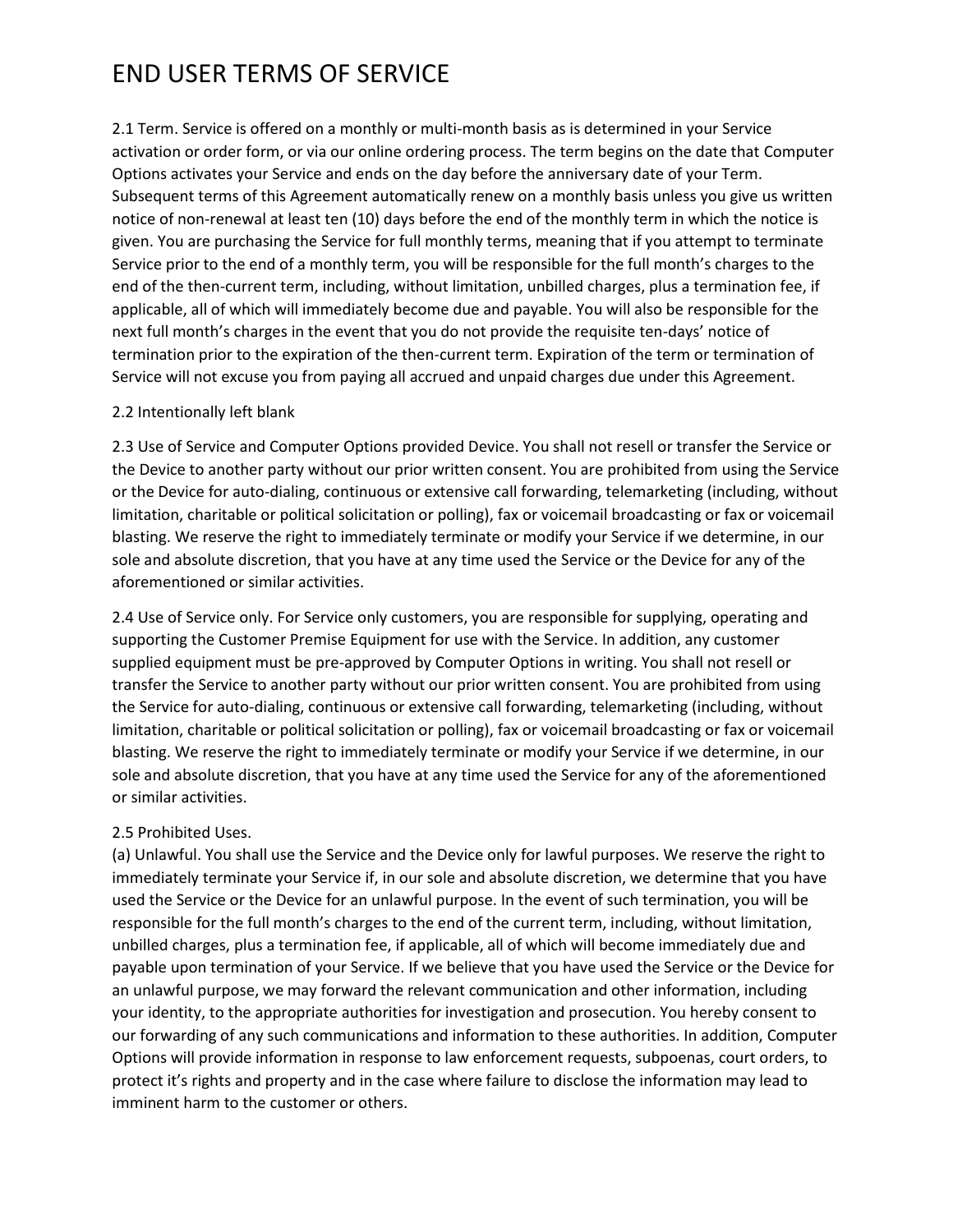(b) Inappropriate Conduct. You shall not use the Service or the Device in any way that is threatening, abusive, harassing, defamatory, libelous, deceptive, fraudulent, invasive of another's privacy, or any similar behavior. We reserve the right to immediately terminate your Service if, in our sole and absolute discretion, we determine that you have used the Service or the Device in any of the aforementioned ways. In the event of such termination, you will be responsible for the full month's charges to the end of the current term, including, without limitation, unbilled charges, plus a termination fee, if applicable, all of which will become immediately due and payable upon termination of your Service. If we believe that you have used the Service or the Device in any of the aforementioned ways, we may forward the relevant communication and other information, including your identity, to the appropriate authorities for investigation and prosecution. You hereby consent to our forwarding of any such communications and information to these authorities. In addition, Computer Options will provide information in response to law enforcement requests, subpoenas, court orders, to protect it's rights and property and in the case where failure to disclose the information may lead to imminent harm to the customer or others

2.6 Use of Service and Device by Customers Outside the United States. Although we encourage you to use of the Service to place calls to foreign countries from within the United States, we do not presently offer or support the Service in any countries other than the United States and Canada. If you use the Service or the Device outside of the United States or Canada, you will be solely responsible for any violations of local laws and regulations resulting from such use. We reserve the right to terminate your Service immediately if we determine, in our sole and absolute discretion, that you have used the Service or the Device outside of the United States or Canada.

#### 2.7 Copyright; Trademark; Unauthorized Usage of Device; Firmware or Software.

(a) Copyright; Trademark. The Service and Device and any firmware or software used to provide the Service or provided to you in conjunction with providing the Service, or embedded in the Device, and all Services, information, documents and materials on our websites are protected by trademark, copyright or other intellectual property laws and international treaty provisions. All of our websites, corporate names, service marks, trademarks, trade names, logos and domain names (collectively "marks") are and will at all times remain our exclusive property. Nothing in this Agreement grants you the right or license to use any of our marks.

(b) Unauthorized Usage of Device; Firmware or Software. You have not been granted any license to use the firmware or software used to provide the Service or provided to you in conjunction with providing the Service, or embedded in the Device, other than a nontransferable, revocable license to use such firmware or software in object code form (without making any modification thereto) strictly in accordance with the terms and conditions of this Agreement. You expressly agree that the Device is exclusively for use in connection with the Service and that we will not provide any passwords, codes or other information or assistance that would enable you to use the Device for any other purpose. We reserve the right to prohibit the use of any interface device that we have not provided to you. You hereby represent and warrant that you possess all required rights, including software and/or firmware licenses, to use any interface device that we have not provided to you. In addition, you shall indemnify and hold us harmless against any and all liability arising out of your use of such interface device with the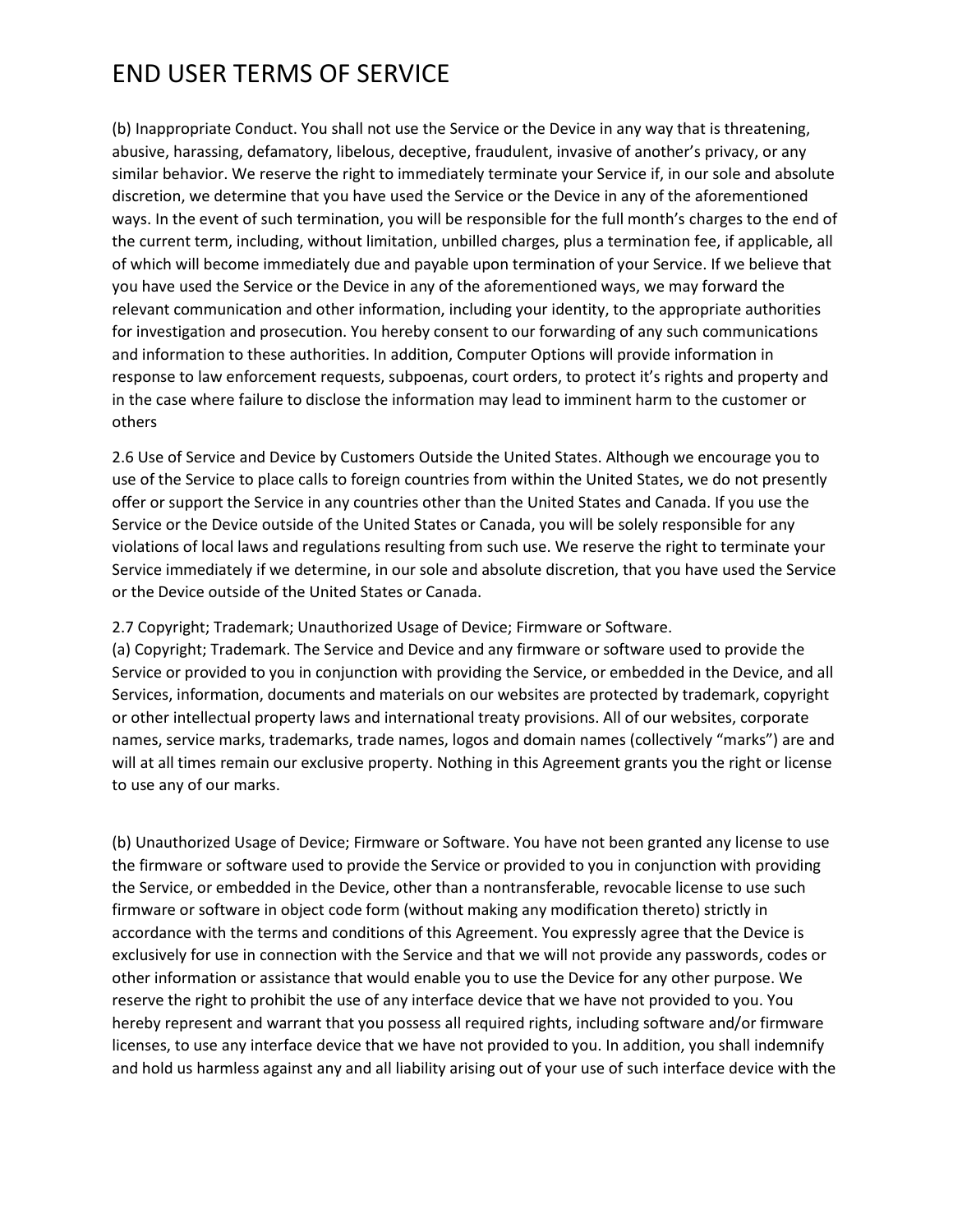Service. You shall not reverse compile, disassemble or reverse engineer or otherwise attempt to derive the source code from the binary code of the firmware or software.

2.8 Tampering with the Device or Service. You shall not change the electronic serial number or equipment identifier of the Device or to perform a factory reset of the Device without our prior written consent. We reserve the right to terminate your Service if we believe, in our sole and absolute discretion, that you have tampered with the Device. In the event of such termination, you will remain responsible for the full month's charges to the end of the current term, including, without limitation, unbilled charges, plus a termination fee, if applicable, all of which will immediately become due and payable. You shall not attempt to hack or otherwise disrupt the Service or make any use of the Service that is inconsistent with its intended purpose.

2.9 Theft of Service. You shall notify us immediately, in writing or by calling our customer support line, if the Device is stolen or if you become aware at any time that your Service is being stolen, fraudulently used or otherwise being used in an unauthorized manner. When you call or write, you must provide your account number and a detailed description of the circumstances of the Device theft, fraudulent use or unauthorized use of Service. Failure to do so in a timely manner may result in the termination of your Service and additional charges to you. Until such time as we receive notice of the theft, fraudulent use or unauthorized use, you will be liable for all use of the Service using a Device stolen from you and any and all stolen, fraudulent or unauthorized use of the Service.

2.10 Return of Device (Does Not Apply to Customers who use Devices not provided by Computer Options directly)

(a) Retail Customers. A Retail Customer may only return the Device to the retail store, dealer or other provider from which the Retail Customer purchased the Device. All returns will be subject to the return policy of such retail store, dealer or other provider. We will not accept any Device returned to us from a Retail Customer.

(b) Non-Retail Customers. Non-Retail Customers may return the Device to us within fourteen (14) days of the termination of Service to receive a credit for any termination fee (See Section 3.6) provided that:

\* the Service is terminated within the first thirty (30) days following the activation of the Service;

\* the Device is in original condition, reasonable wear and tear excluded;

\* the original proof of purchase are returned with the Device, together with the original packaging, all parts, accessories, and documentation;

\* prior to returning the Device to us, you obtain a valid return authorization number from our customer care department, which can be reached at n billing@ComputerOptions.net This e-mail address is being protected from spambots. You need JavaScript enabled to view it This email address is being protected from spam bots, you need JavaScript enabled to view it or 1-909-793-6338; and \* you pay all costs of shipping the Device back to us.

If you disconnect multiple lines, we will issue you a credit for all termination fees upon receipt of all Devices in accordance with the requirements set forth above.

If you receive cartons or Devices that are visibly damaged, you must note the damage on the carrier's freight bill or receipt and keep a copy. In such event, you must keep the original carton, all packing materials and parts intact in the same condition in which they were received from the carrier and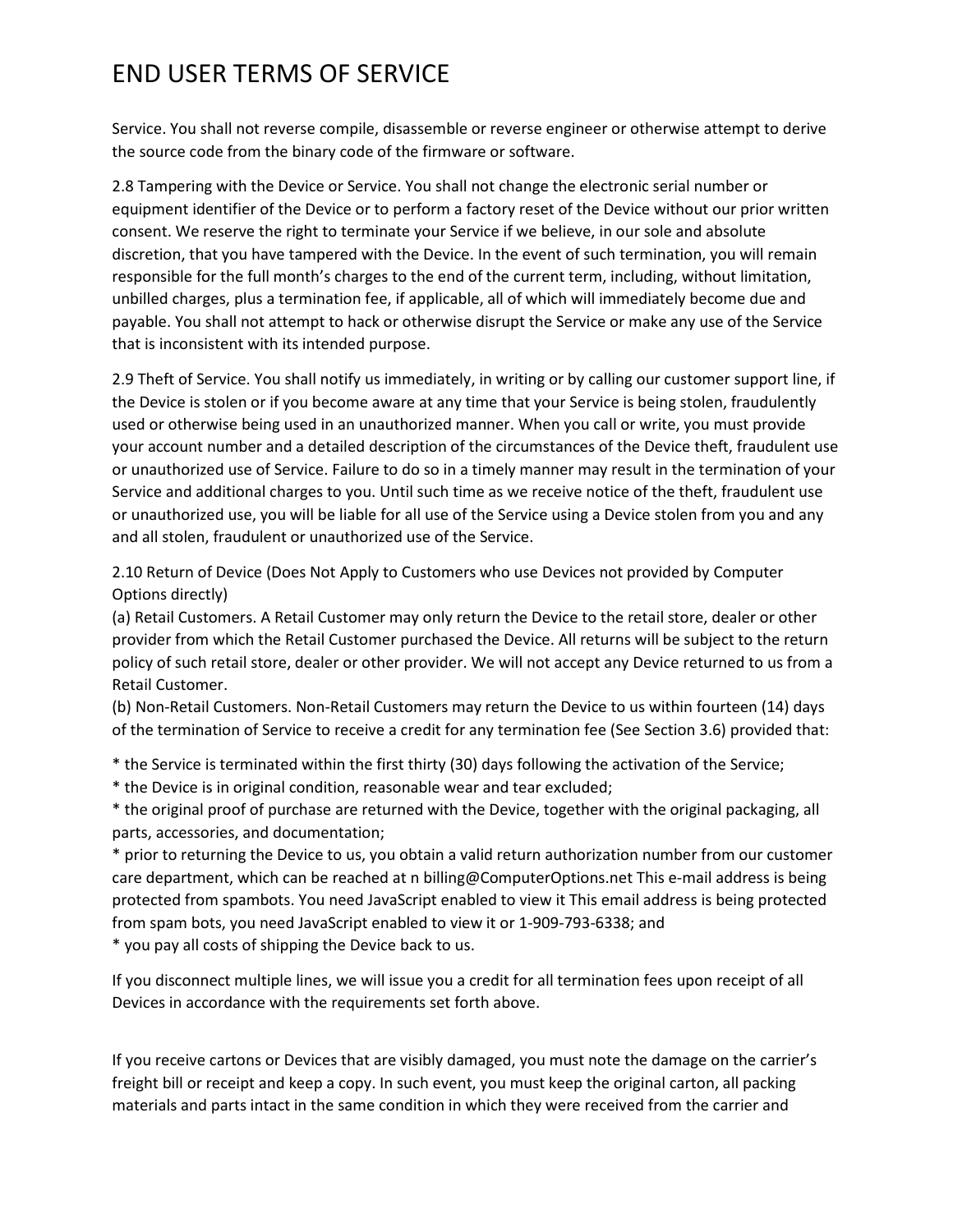contact our customer care department immediately at [support@computeroptions.net](mailto:support@computeroptions.net) This e-mail address is being protected from spambots. You need JavaScript enabled to view it This email address is being protected from spam bots, you need JavaScript enabled to view it or 1-909-793-6338.

2.11 Number Transfer on Service Termination. Upon the termination of your Service, we may, in our sole and absolute discretion, release to your new service provider the telephone number that you ported (transferred or moved over) to us from your previous service provider and used in connection with your Service if:

\* such new service provider is able to accept such number;

\* your account has been properly terminated;

\* your account is completely current, including payment for all charges and applicable termination fees; and

\* you request the transfer upon terminating your account.

2.12 Service Distinctions. The Service is not a telecommunications service and we provide it on a best effort's basis. Important distinctions exist between telecommunications service and the Service offering that we provide. The Service is subject to different regulatory treatment than telecommunications service. This treatment may limit or otherwise affect your rights of redress before regulatory agencies.

2.13 Ownership and Risk of Loss. You will own the Device and bear all risk of loss of, theft of, casualty to or damage to the Device, from the time it is shipped to you until the time (if any) when it is returned to us in accordance with this Agreement.

2.14 No 0+ or Operator Assisted Calling; May Not Support x11 Calling. The Service does not support 0+ or operator assisted calling (including, without limitation, collect calls, third party billing calls or calling card calls). The Service may not support 311, 511 and/or other x11 (other than certain specified dialing such as 911 and 411, which are provided for elsewhere in this Agreement) services in one or more (or all) service areas.

2.15 No Directory Listing. The phone numbers you obtain from us will not be listed in any telephone directories. Phone numbers transferred from your local phone company may, however, be listed. As a result, someone with your phone number may not be able to utilize a reverse directory to lookup your address.

2.16 Incompatibility with Other Services.

(a) Security Systems. The Service may not be compatible with security systems. You may be required to maintain a telephone connection through your local exchange carrier in order to use any alarm monitoring functions for any security system installed in your home or business. You are responsible for contacting the alarm monitoring company to test the compatibility of any alarm monitoring or security system with the Service.

(b) Certain Broadband and Cable Modem Services. You acknowledge that the Service presently may not be compatible with some broadband services. You further acknowledge that some providers of broadband service may provide modems that prevent the transmission of communications using the Service. We do not warrant that the Services will be compatible with all broadband services and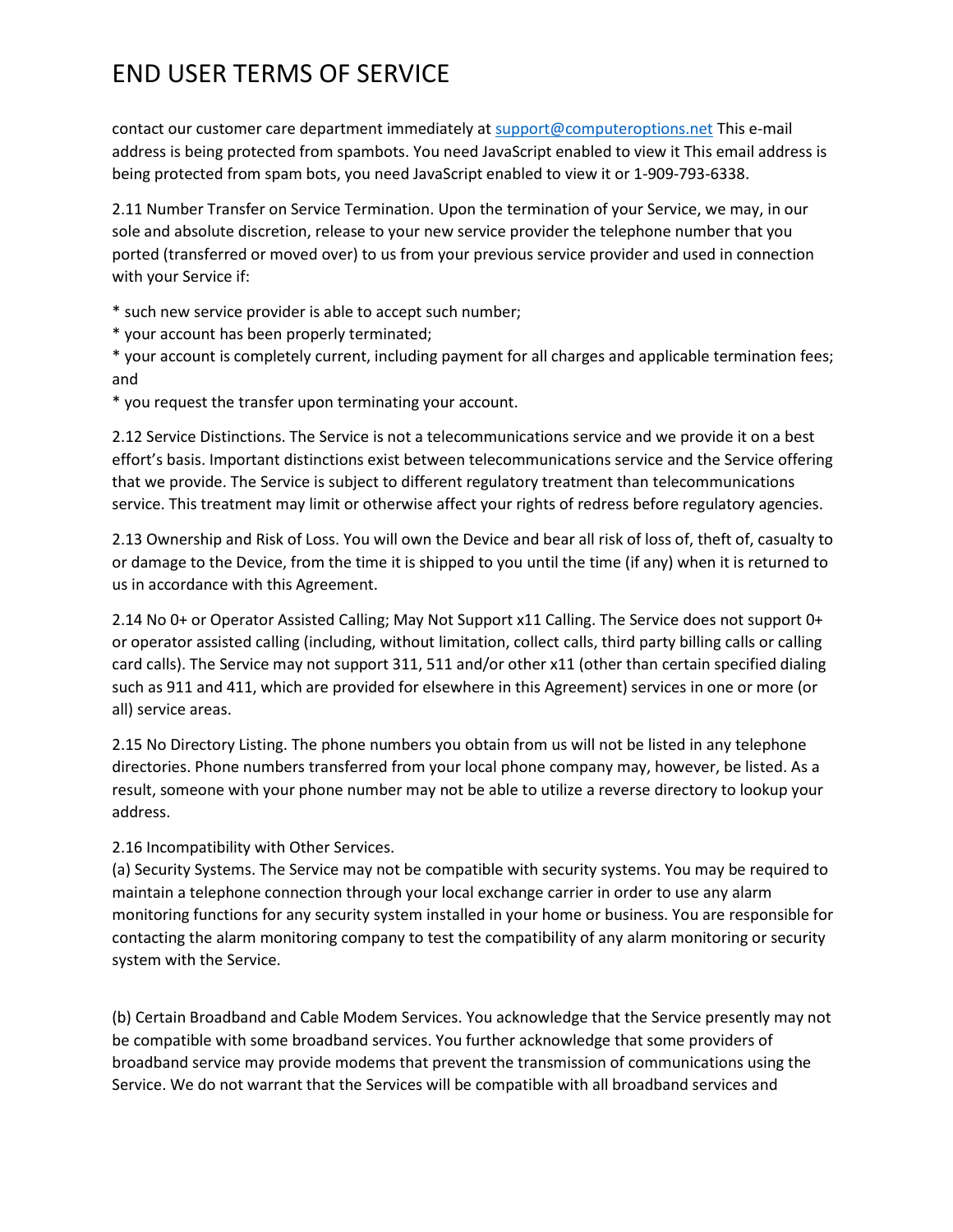expressly disclaim any express or implied warranties regarding the compatibility of the Service with any particular broadband service.

#### 3. CHARGES; PAYMENTS; TAXES; TERMINATION

3.1 Billing. When the service is activated, you must provide us with a valid email address and a credit or debit card number from a card issuer that we accept. We reserve the right to stop accepting credit or debit cards from one or more issuers. If your credit or debit card expires, you close your account, your billing address changes, or your credit or debit card is canceled and replaced on account of loss or theft, you must advise us at once. We will bill all charges, applicable taxes and surcharges monthly in advance (except for usage-based charges, which will be billed monthly in arrears, and any other charges which we decide to bill in arrears) to your credit or debit card, including but not limited to:

- \* activation fees;
- \* monthly Service fees;
- \* international usage charges;
- \* advanced feature charges;
- \* equipment purchases;
- \* termination fees; and
- \* shipping and handling charges.

The amount of such fees and charges shall be published on our website and may change from time to time. Notification of monthly invoices will be sent to you via your email address on file with us. We reserve the right to bill at more frequent intervals if the amount you owe to us at any time exceeds \$250. Any usage charges will be billed in increments that are rounded up to the nearest minute except as otherwise set forth in the rate schedules found on our website.

3.2 Billing Disputes. You must notify us in writing within seven days after receiving your credit or debit card statement if you dispute any Computer Options charges on that statement or you will be deemed to have waived any right to contest such charges. All notices of disputed charges should be sent to:

Customer Care Billing Department Computer Options, Inc. 447 Missouri Court. Redlands. Ca. 92373

-or-

accounting@computeroptions.net This e-mail address is being protected from spambots. You need JavaScript enabled to view it This email address is being protected from spam bots, you need JavaScript enabled to view it

### 3.3 Payment and Collection.

(a) Payment. We only accept payment by credit or debit card, unless other payment terms have been explicitly agreed to in writing by California Computer Options, Inc. Your subscription to the Service authorizes us to charge your credit or debit card. This authorization will remain valid until 30 days after we receive written notice from you terminating our authority to charge your credit or debit card, whereupon we will charge your credit or debit card for the termination fee, if applicable, and any other outstanding charges and terminate you Service. We may terminate your Service at any time in our sole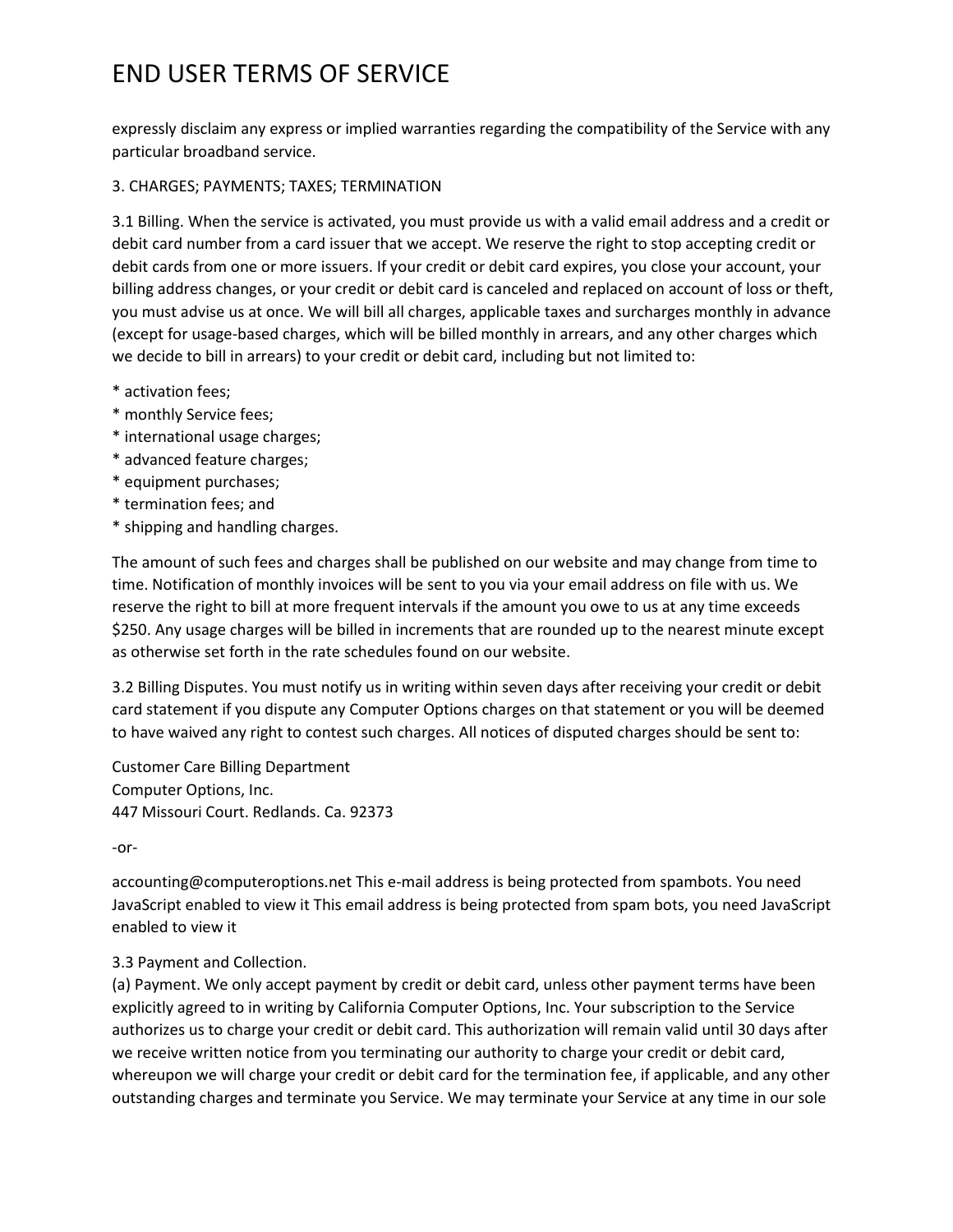and absolute discretion if any charge to your credit or debit card is declined or reversed, your credit or debit card expires and you have not provided us with a valid replacement credit or debit card or in case of any other non-payment of account charges.

(b) Collection. If your Service is terminated, you will remain fully liable to us for all charges pursuant to this Agreement and any and all costs we incur to collect such amounts, including, without limitation, collection costs and attorney's fees.

3.4 Termination; Discontinuance of Service. We reserve the right to suspend or discontinue the Service generally, or to terminate your Service, at any time in our sole and absolute discretion. If we discontinue the Service generally, or terminate your Service without a stated reason, you will only be responsible for charges accrued through the date of termination, including a pro-rated portion of the final month's charges. If your Service is terminated on account of your breach of any provision of this Agreement, you will be responsible for the full month's charges to the end of the current term, including, without limitation, unbilled charges, plus the termination fee, if applicable, all of which will immediately become due and payable.

3.5 Taxes. You are responsible for all applicable federal, state, provincial, municipal, local or other governmental sales, use, excise, value-added, personal property, public utility or other taxes, fees or charges now in force or enacted in the future, that arise from or as a result of your subscription or use or payment for the Service or a Device. Such amounts are in addition to payment for the Service or Devices and will be billed to your credit card as set forth in this Agreement. If you are exempt from payment of such taxes, you must provide us with an original certificate that satisfies applicable legal requirements attesting to tax-exempt status. Tax exemption will only apply from and after the date we receive such certificate.

3.6 Termination Fee. You may be charged a termination fee of \$9.99 per phone number or device, and the FULL RETAIL PRICE for each Device supplied by Computer Options if your Service is terminated for any reason during the Term following the activation of your Service.

3.7 Money Back Guarantee; Limitations and Conditions.

(a) Money Back Guarantee. We offer Business subscribers a 30-day money back guarantee from the date of activation of Service. The money back guarantee applies only to the first-ordered service package, not to additional or secondary orders. We will refund the activation fee and monthly charge for first month of Service provided that:

\* you have not exceeded 2500 minutes of usage; and

\* you cancel your Service within the 30-day period.

Federal excise taxes and any other applicable taxes cannot be refunded. You will remain responsible for any charges for usage fees including but not limited to local or international usage, calls to Computer Options toll free numbers and directory assistance. We reserve the right to terminate or revoke this money back guarantee at any time, without prior notice.

3.8 Payphone Charges. If you use our "Toll Free" feature or any toll-free feature that we offer in the future, we will be entitled to recover from you any charges imposed on us either directly or indirectly in connection with toll free calls made to your number. We may recover these amounts by means of a per-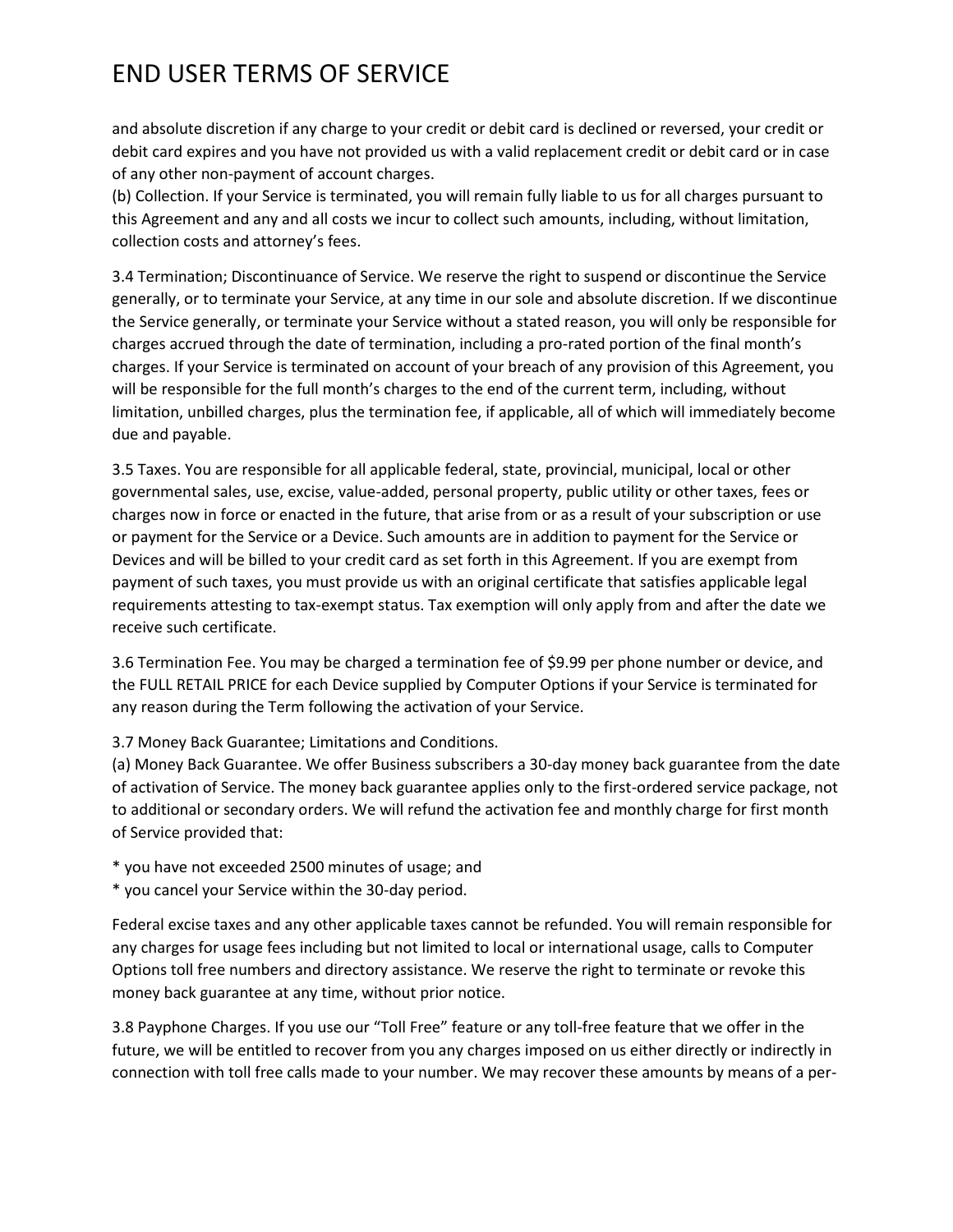call charge, rounded up to the next cent, or in such other fashion as we deem appropriate for the recovery of these costs.

3.9 Charges for Directory Calls (411). We will charge you \$1.50 for each call made to Computer Options directory assistance.

3.10 Charges for Conference Bridge Calls. We will charge you per minute for each caller who calls into your conference bride. Your Conference Bridge per minute usage fee will be the lower of (i) 3.9 cents per minute, or (ii) the per minute Conference Bridge usage fee determined in your Service Activation Form or online order form. The per minute usage fee will be calculated based on all participants on the conference bridge, including on-network and off-network participants.

#### 4. LIMITATION OF LIABILITY; INDEMNIFICATION; WARRANTIES

4.1 Limitation of Liability. We will not be liable for any delay or failure to provide the Service, including 911 Dialing, at any time or from time to time, or any interruption or degradation of voice quality that is caused by any of the following:

\* an act or omission of an underlying carrier, service provider, vendor or other third party;

- \* equipment, network or facility failure;
- \* equipment, network or facility upgrade or modification;
- \* force majeure events such as (but not limited to) acts of God, acts of nature, strikes, fire, war, riot, acts of terrorism and government actions;
- \* equipment, network or facility shortage;
- \* equipment or facility relocation;
- \* service, equipment, network or facility failure caused by the loss of power to you;

\* outage of, or blocking of ports by, your ISP or broadband service provider or other impediment to usage of the Service caused by any third party;

\* any act or omission by you or any person using the Service or Device provided to you; or

\* any other cause that is beyond our control, including, without limitation, a failure of or defect in any Device, the failure of an incoming or outgoing communication, the inability of communications (including, without limitation, 911 Dialing) to be connected or completed, or forwarded.

Our aggregate liability under this agreement will in no event exceed the Service charges with respect to the affected time period.

4.2 Disclaimer of Liability for Damages. IN NO EVENT WILL COMPUTER OPTIONS, ITS OFFICERS, DIRECTORS, EMPLOYEES, AFFILIATES OR AGENTS OR ANY OTHER SERVICE PROVIDER WHO FURNISHES SERVICES TO YOU IN CONNECTION THE SERVICE BE LIABLE FOR ANY DIRECT, INCIDENTAL, INDIRECT, SPECIAL, PUNITIVE, EXEMPLARY OR CONSEQUENTIAL DAMAGES, OR FOR ANY OTHER DAMAGES, INCLUDING BUT NOT LIMITED TO PERSONAL INJURY, WRONGFUL DEATH, PROPERTY DAMAGE, LOSS OF DATA, LOSS OF REVENUE OR PROFITS, OR DAMAGES ARISING OUT OF OR IN CONNECTION WITH THE USE OR INABILITY TO USE THE SERVICE, INCLUDING INABILITY TO ACCESS EMERGENCY SERVICE PERSONNEL THROUGH THE 911 DIALING SERVICE OR TO OBTAIN EMERGENCY HELP. THE LIMITATIONS SET FORTH HEREIN APPLY TO CLAIMS FOUNDED IN BREACH OF CONTRACT, BREACH OF WARRANTY, PRODUCT LIABILITY, TORT AND ANY AND ALL OTHER THEORIES OF LIABILITY AND APPLY WHETHER OR NOT WE WERE INFORMED OF THE LIKELIHOOD OF ANY PARTICULAR TYPE OF DAMAGES.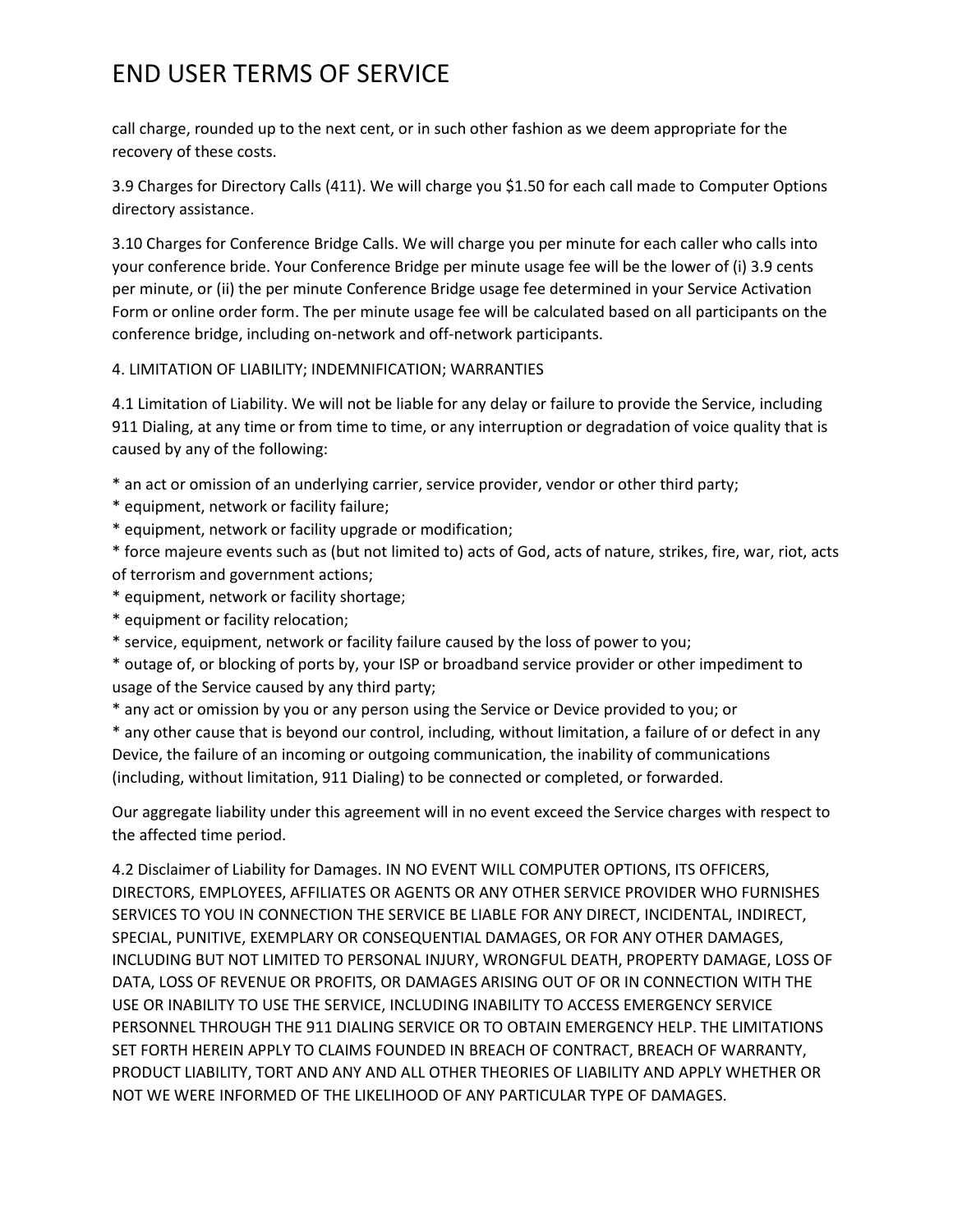#### 4.3 Indemnification and Survival.

(a) Indemnification. You shall defend, indemnify, and hold harmless Computer Options, its officers, directors, employees, affiliates and agents and any other service provider who furnishes services to you in connection with the Service, from any and all claims, losses, damages, fines, penalties, costs and expenses (including, without limitation, attorneys fees) by, or on behalf of, you or any third party or user of the Service, relating to the Services, including, without limitation, 911 Dialing, or the Device. (b) Survival. The provisions of this Agreement that by their sense and context are intended to survive the termination or expiration of this Agreement shall survive.

4.4 No Warranties on Service. WE MAKE NO WARRANTIES, EXPRESS OR IMPLIED, INCLUDING BUT NOT LIMITED TO, ANY IMPLIED WARRANTIES OF MERCHANTABILITY, FITNESS OF THE SERVICE OR DEVICE FOR A PARTICULAR PURPOSE, TITLE OR NON-INFRINGEMENT OR ANY WARRANTY ARISING BY USAGE OF TRADE, COURSE OF DEALING OR COURSE OF PERFORMANCE OR ANY WARRANTY THAT THE SERVICE WILL MEET CUSTOMER'S REQUIREMENTS. WITHOUT LIMITING THE FOREGOING, WE DO NOT WARRANT THAT THE SERVICE OR DEVICE WILL BE WITHOUT FAILURE, DELAY, INTERRUPTION, ERROR, DEGRADATION OF VOICE QUALITY OR LOSS OF CONTENT, DATA OR INFORMATION. NEITHER COMPUTER OPTIONS NOR ITS OFFICERS, DIRECTORS, EMPLOYEES, AFFILIATES OR AGENTS, OR ANY OTHER SERVICE PROVIDER OR VENDOR WHO FURNISHES SERVICES DEVICES, OR PRODUCTS TO CUSTOMER IN CONNECTION WITH THE SERVICE, WILL BE LIABLE FOR UNAUTHORIZED ACCESS TO OUR OR YOUR TRANSMISSION FACILITIES OR PREMISES EQUIPMENT OR FOR UNAUTHORIZED ACCESS TO, OR ALTERATION, THEFT OR DESTRUCTION OF, CUSTOMER'S DATA FILES, PROGRAMS, PROCEDURES OR INFORMATION THROUGH ACCIDENT, FRAUDULENT MEANS OR DEVICES OR ANY OTHER METHOD, REGARDLESS OF WHETHER SUCH DAMAGE OCCURS AS A RESULT OF COMPUTER OPTIONS' OR ITS SERVICE PROVIDER'S OR VENDORS' NEGLIGENCE. STATEMENTS AND DESCRIPTIONS CONCERNING THE SERVICE OR DEVICE, IF ANY, BY COMPUTER OPTIONS OR COMPUTER OPTIONS' AGENTS OR INSTALLERS ARE INFORMATIONAL AND ARE NOT GIVEN AS A WARRANTY OF ANY KIND.

### 4.5 Device Warranties.

(a) Limited Warranty. Except as set forth herein, if you received the Device new from us and the Device included a limited warranty at the time of receipt, you must refer to the separate limited warranty document provided with the Device for information on the limitation and disclaimer of certain warranties. Remedies for breach of any such warranties will be limited to those expressly set forth in such documentation.

(b) No Warranty. If your Device did not include a limited warranty from us at the time of receipt, you are accepting the Device "as is". You are not entitled to replacement, repair or refund in the event of any defect.

(c) Disclaimer. OTHER THAN WARRANTIES AS TO THE DEVICE EXPRESSLY SET FORTH IN THE DOCUMENTATION PROVIDED WITH THE DEVICE AND THE RETAIL CUSTOMER LIMITED WARRANTY EXPRESSLY SET FORTH HEREIN, WE MAKE NO WARRANTIES OF ANY KIND, EXPRESS OR IMPLIED, AND SPECIFICALLY DISCLAIM ANY WARRANTY OF MERCHANTABILITY, FITNESS OF THE DEVICE FOR A PARTICULAR PURPOSE, TITLE OR NON-INFRINGEMENT OR ANY WARRANTY ARISING BY USAGE OF TRADE, COURSE OF DEALING OR COURSE OF PERFORMANCE OR ANY WARRANTY THAT THE DEVICE OR ANY FIRMWARE OR SOFTWARE IS "ERROR FREE" OR WILL MEET CUSTOMER'S REQUIREMENTS. THE FOREGOING WILL NOT BE DEEMED TO LIMIT ANY DISCLAIMER OR LIMITATION OF WARRANTY SET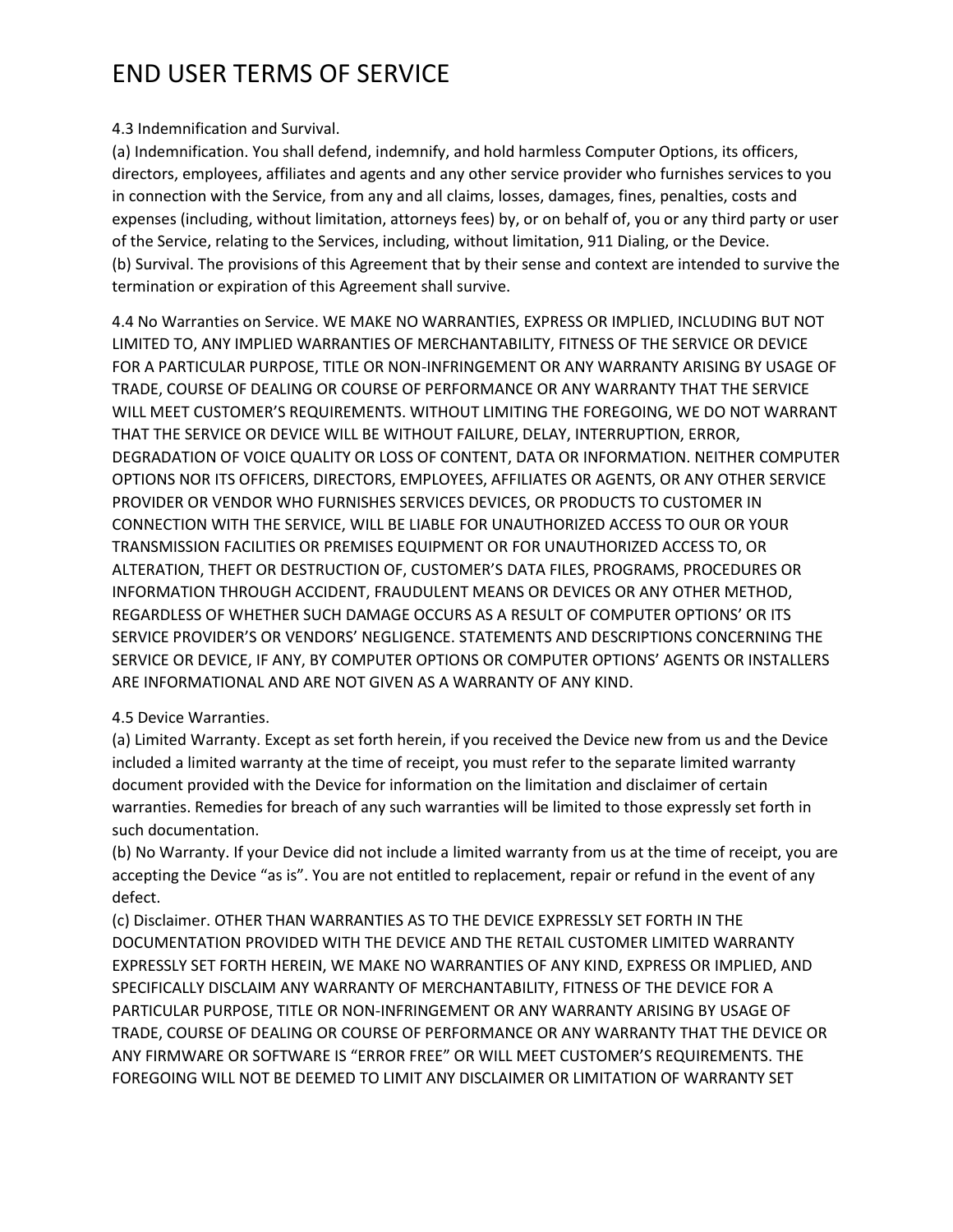FORTH IN THE DOCUMENTATION PROVIDED WITH THE DEVICE. DEVICE WARRANTIES DO NOT APPLY TO BUSINESS CUSTOMERS.

4.6 No Third-Party Beneficiaries. No provision of this Agreement provides any person or entity not a party to this Agreement with any remedy, claim, liability, reimbursement, or cause of action or creates any other third-party beneficiary rights.

4.7 Content. You will be liable for any and all liability that may arise out of the content transmitted by you or to any person, whether authorized or unauthorized, using your Service or Device (each such person, a "User"). You shall assure that your and your User's use of the Service and content comply at all times with all applicable laws, regulations and written and electronic instructions for use. We reserve the right to terminate or suspend your Services and remove your or your Users' content from the Service, if we determine, in our sole and absolute discretion, that such use or content does not conform with the requirements set forth in this Agreement or interferes with our ability to provide Services to you or others. Our action or inaction under this Section will not constitute any review or approval of your or Users' use or content.

4.8 Recording Conversations. Computer Options provides a function that allows a user or Subscriber to record individual telephone conversations. The laws regarding the notice and notification requirements of such recorded conversations vary by state to state. Subscriber is solely responsible for applying the local laws in the relevant jurisdiction when using this feature.

### 5. MISCELLANEOUS

5.1 Governing Law. The Agreement and the relationship between you and us are governed by the laws of the State of California. To the extent court action is initiated to enforce an arbitration award or for any other reason consistent with Section 5.2, you shall submit to the personal and exclusive jurisdiction of the courts located within the State of California and waive any objection as to venue or inconvenient forum.

5.2 Mandatory Arbitration and No Jury Trial. Any dispute or claim between you, any member of your household or any guest or employee of you and us arising out of or relating to the Service or Device will be resolved by arbitration before a single arbitrator administered by the American Arbitration Association in accordance with its Commercial Arbitration Rules. The arbitration will take place in San Bernardino County, California. The arbitrator's decision will follow the plain meaning of the relevant documents and will be final and binding. Without limiting the foregoing, the parties agree that no arbitrator has the authority to: (i) award relief in excess of what this Agreement provides; or (ii) award punitive or exemplary damages. Judgment on the award rendered by the arbitrators may be entered in any court having jurisdiction thereof. REGARDLESS OF ANY STATUTE OR LAW TO THE CONTRARY, ANY CLAIM OR CAUSE OF ACTION ARISING OUT OF OR RELATED TO THE SERVICE MUST BE FILED WITHIN ONE (1) YEAR AFTER SUCH CLAIM OR CAUSE OF ACTION AROSE OR BE FOREVER BARRED. All claims shall be arbitrated individually. You shall not bring or join any class action of any kind in court or in arbitration or seek to consolidate or bring previously consolidated claims in arbitration. THIS ARBITRATION PROVISION CONSTITUTES A WAIVER OF ANY RIGHT TO A JURY TRIAL AND AN AGREEMENT TO BE SUBJECT TO JURISDICTION IN, AND CONDUCT ARBITRAL PROCEEDINGS IN, SAN BERNARDINO COUNTY, STATE OF CALIFORNIA.